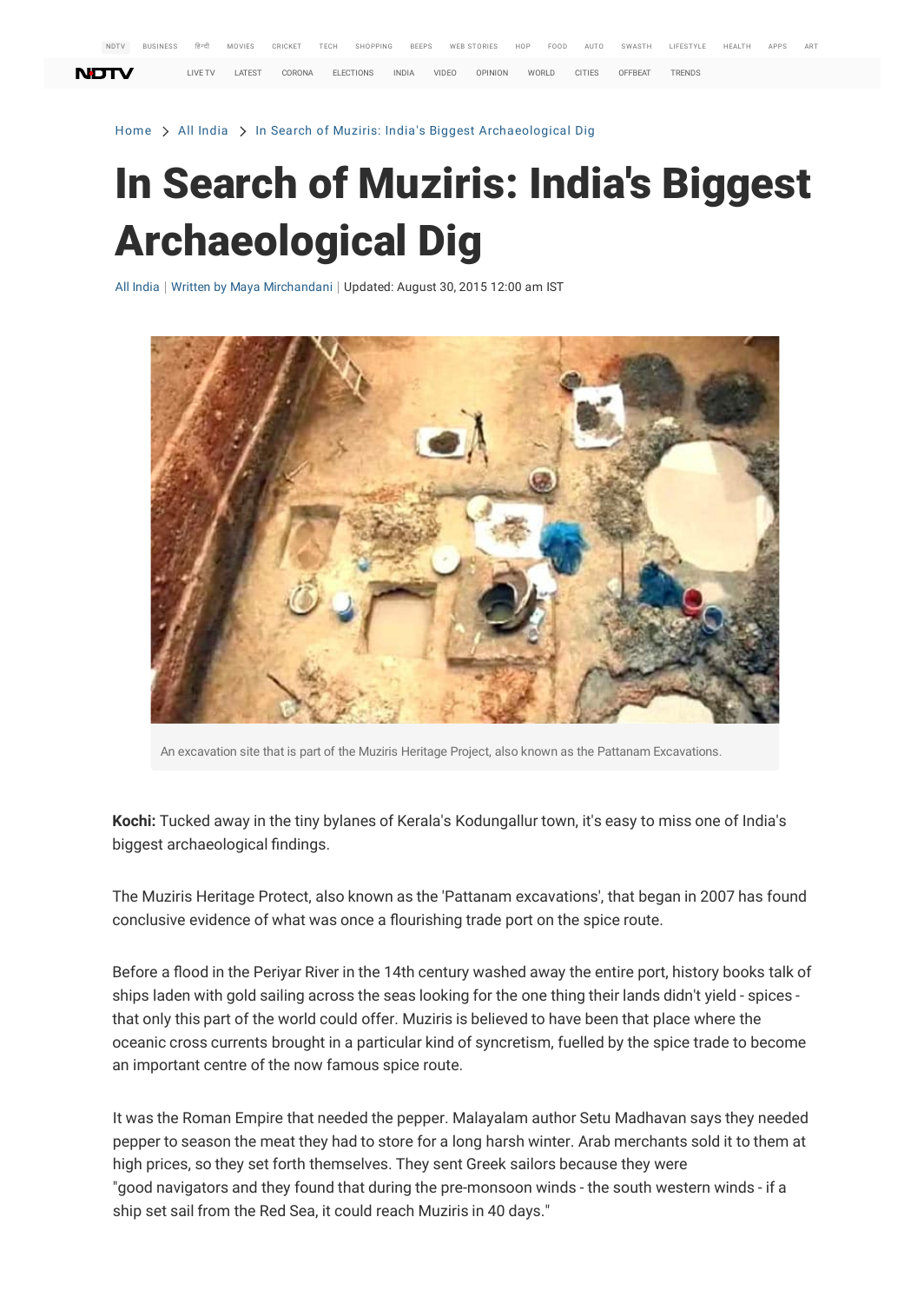The Archaeological Survey of India licensed the Kerala Council for Historical Research to oversee the dig in 2007. Its director, PJ Cherian, says the Pattanam excavations link the whole Indian Ocean region to the Mediterranean, through the Red Sea - a confluence of cultures and religions that led to a "web of relationships which included human beings, technology, nature and cultural aspects that linked these three continents This was for the first time in human history that this type of an urban process was spreading across Indian ocean."

For the last eight years, a team of archaeologists have managed to recover everything - from pottery to glass beads, metal objects - from sites scattered across the area, an hour and a half from Kerala's current flourishing port of Cochin. Archaeologist Preetha Nayar, who's leading some of the research, says the evidence from the area points to "very active trade - the material like the potteries, we have recovered 1 lakh 30 thousand glass beads that could perhaps reveal that this was not just a trade port but also possibly a production centre."

The dig has attracted international attention precisely for these links. Historians from the British museum say no other site in India has yielded so much archaeological evidence and that once found, there were bound to be Roman and Middle Eastern artefacts there.

Conservationists say the project - still young for an archaeological dig - is remarkable because it has developed without creating havoc for the local community. AGK Menon, convenor of the Indian National Trust for Art and Cultural Heritage (INTACH), says, "Here the local lives are transforming but in a way that is determining their needs, they need a bus stop they provide a bus stop and the bus stop can also be serving the tourist. They need a ferry point and the ferry point is being built so that tourists can come. But that local people also need it so they're going about in a step-by-step way."

But the significance of the dig runs deeper than just its historical or archaeological value. This part of Kerala is where different cultures and religions mixed with each other to give India its first churches, mosques and synagogues.

In fact, you'd almost miss it if you weren't looking, but the Cheraman Juma Masjid is India's oldest mosque. Established in 629 AD on the remains of a Buddhist vihara, it was set up on the orders of the reigning king of Kerala, Cheraman Perumal, who ruled from his capital of Kodungallur. Legend says he had a dream that the moon was split in half, and without finding a satisfactory explanation about what it meant, he converted to Islam and left for Mecca. He died on his way back, in present day Muscat, but is believed to have instructed his chieftains to establish India's first mosque here so that Arab traders sailing through trading in spice had a place of worship.

The mosque trust's chairman, also a local surgeon, Dr Mohd Sayeed says, "the Archaeological Survey of India did some excavations in 1962 and found that the period could be traced to 10th to 11th century." Unlike the Islam of the north that came in through Moghul conquests, here trade and commerce led to a different kind of practice and faith.

Christianity too entered India through the waters of the Kerala coast. Legend says St Thomas the Apostle travelled from Jerusalem and landed here in 52 AD. The pontifical church at Azhikode nearby is one of the three possible alighting points according to the church's rector, Father Jose. He says the Azhikode church "very gladly cooperated with the excavation of the Muziris Project. Excavations are going on, and we think that after the excavations of Muziris Project, we may have some clarity on the exact location where St Thomas landed, and where he established the first church in India."